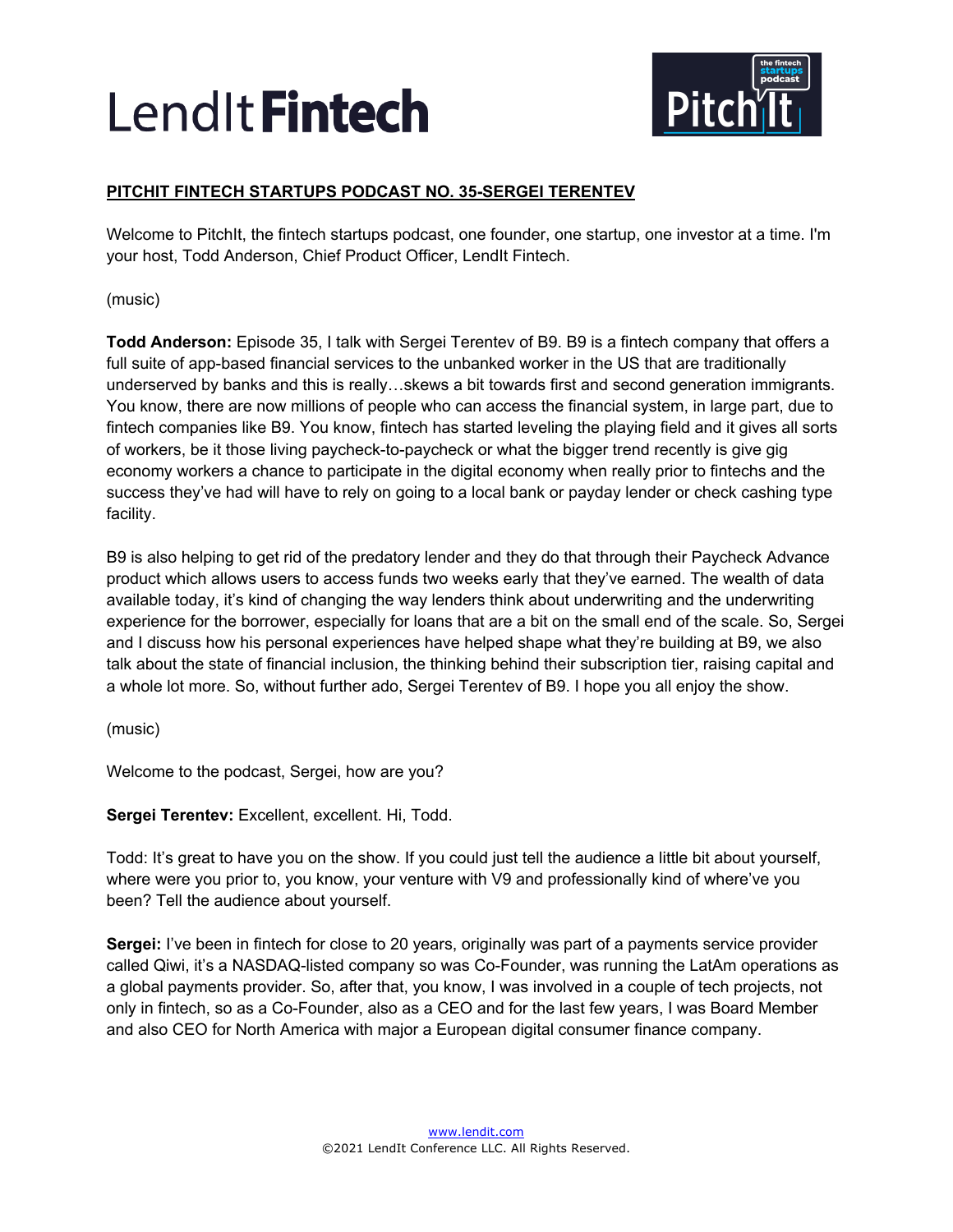

**Todd:** You know, as a Founder, I always like to ask, is this something that you've always wanted to do in terms of starting a company or did it, you know, more come along the lines of hey, this problem existed, this kind of opportunity came about or was the path always there like hey, eventually, I'm going to be a Founder, I'm going to start my company, I've always had this itch and eventually, I'll get there?

**Sergei:** It's a mix of everything. I don't have any like one thing which influenced that, but, yeah, I was always thinking about and when we started for us the company, you know, back 15 years ago before we went public so that was purely inspired by that we see the problem, that's how we can solve it. Yeah, I've been working so that definitely, we couldn't resolve, you know, that particular issue when you cannot do it somewhere so you just…..you are lucky if you have your team and then you do it on your own so…

**Todd:** The name B9, it's an interesting name, not a common sounding name for a company so how did you come to the name of B9?

**Sergei:** We were thinking about like doing something like friendly and harmless like in banking and people would see us more prejudiced with certain, you know, attitude to certain banks, especially the demographics we were aiming at because normally, our clients coming from countries where banking penetration or credit penetration is not that developed. That was inspired by doing good things, you know, it's harmless banking, someone suggested that they don't remember some of the team members and we liked it.

**Todd:** So, can you give the listeners an overview of exactly what you guys offer and the target customer that you're going after.

**Sergei:** We see that, you know, nowadays with all the technologies we have in B9 technologies so we can offer people to build their credit worthiness based on their debit transactions and the daily transactions and based on their economic behavior, we're helping people to use their data evolve, about how they live on a daily basis, how much they make, how they spend the money to build their credit around that data instead of using traditional methods or ways of scoring, credit scoring like FICO, like credit bureaus so we don't do it.

So, we offer you to access your paycheck much earlier than your employer will pay you and that goes for free so we don't charge any interest, not as our competitors do in terms of any transactional charges. We provide all the banking infrastructure for you as well so you can save, you can store, you can spend that money so we provide your Visa card. So, in a sense, we provide you all the infrastructure how you can make use of your paycheck better and then also have on top of that the possibility to advance your next paycheck.

**Todd:** And this is different from like the early wage access where you can get it two days early, this is a full cycle early.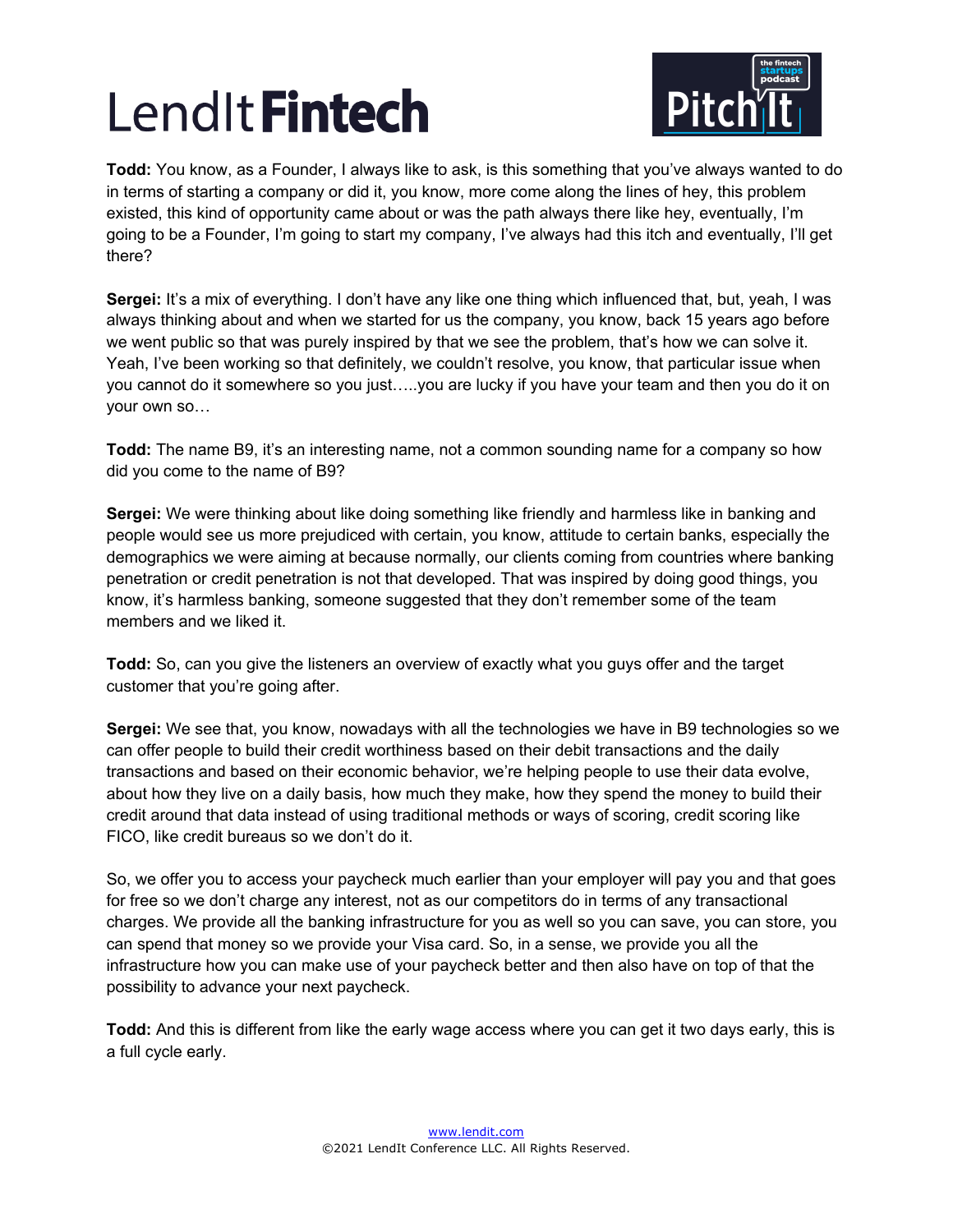

**Sergei:** Yeah. Our algorithm basically takes into account your employment history so we get that data directly from either your employer or directly from the payroll system so we get that data. Actually, we ask the person to provide it, offering him or her just an ability to start using his B9 or her B9 account as their primary account to get their salaries and based on that we see and understand their economic behavior and provide advances, cash advances for our customers which are free.

**Todd:** Is there a maximum/minimum?

**Sergei:** The maximum could be as high as your paycheck or next paycheck as we see it because we can get the data also through the information the customer provides us with. So, yeah, it could be up to 100% of your next paycheck, normally it works like in two weeks because most of our customers are paid bi-weekly. We start with \$300, that also depends on your employment history so on the information received.

**Todd:** How real-time is the data exchange between you and say a payroll provider because, you know, the example I'm thinking of is, you know, I either quit or got fired, I try to get an advance to create that bridge before I run out of my current paycheck, but obviously I'm not at my job anymore. So, is that exchange of information between you and the provider instantaneous, pretty much real-time that you'd know that I've left my job?

**Sergei:** Absolutely, yeah. So, we see …every time we think that so, I mean, we see your current status so we see whether you're employed or now, so we see your history as well. So, eventually, we get all the employment data, also your current status as well, absolutely, yeah.

**Todd:** You know, technology is flooded into the fintech space, you know, you have companies like you who are able to serve consumers, you have big banks as well, but as much as technology has helped people get more access to financial services at a more reasonable cost, banks and the traditional powers are still largely ignoring the segment that you're serving or at least the people that are maybe a little bit more paycheck-to-paycheck. Is there any particular reason why they're still ignoring it even though the cost of technology has come down and conceivably they can now serve these people better?

**Sergei:** Well, I think that's a perception of risk, overall, and then the ability of technologically understanding the economic behavior. So, I mean, the banks are, so if you would imagine, scoring all the big banks or a financial institution regulated heavily and then also understanding how the risk would work. It's very complicated to start using alternative data so it changes the business model so I think the business model risk like everything and the banks are definitely trying not to do that. You know, they, of course, would try to continue doing what they think works, but at the same time we, as a fintech, trying to test a few things, how you can alternatively measure and understand and score people.

Banks are looking at the same, you know, three credit bureaus, same FICO, nothing's changed for many, many years and we believe that, you know, the credit scoring itself doesn't work in this country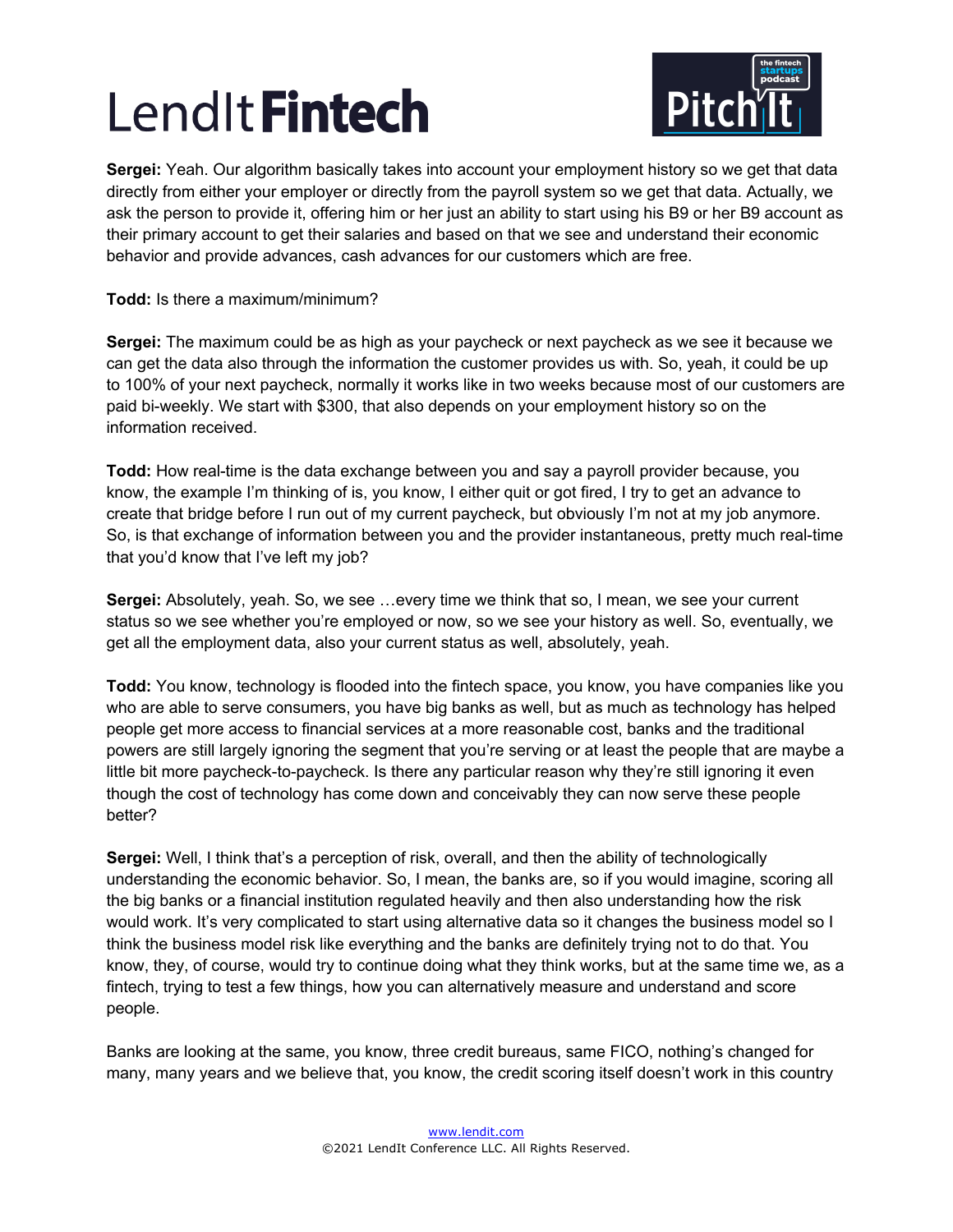

and it doesn't work the way it should be. There is a lot of, as I said, you know, data which now, due to technologies,are super available so transactional economic behavior, especially like you're looking at music and gig workers never existed before. So, there are new approaches which for banks are just a little bit more difficult because, I mean, they're big, you know, more difficult to change. So, you're talking about startups which are super focused on a particular product, they just have more, let's say, capacity due to that focus to change it and to start trying new things and, again, technology is here so…..

**Todd:** You think banks have kind of, I don't know, consciously written off this segment, but have kind of said alright, this is just someone that we're not probably ever going to serve?

**Sergei:** I believe so, yeah. In this sense, we don't compete with banks, for sure, because, you know, they would need to change dramatically the way how they score and that is, as I said, that would involve changes to the entire probably even business model like how they charge, what their revenue streams, you know, risk, everything, it's very, very complicated. So, my guess is banks would continue to serve the demographics they're serving right now so whether the rest will be left for fintechs to test and disrupt.

**Todd:** You mentioned the credit scoring a few times, you know, there's been I guess little updates to the credit score, Experian Boost, you know, they kind of take some of your utility payments and other payments that kind of show hey, this person is a little bit better of a risk than maybe previously when we didn't have a more complete picture, but do you think we'll ever get to the point where the credit score itself is kind of totally revamped for the current age?

**Sergei:** It will be more complicated like there will be more, absolutely more and more factors including what you do, how you behave, what you buy, you know, like there will be more and more data as long as the access, not only access, but also how you ….all the analytics behind the data and AI and everything. So, the score becomes much more complicated, but I think first, we will see fintechs using that before banks will start adopting any of that.

**Todd:** Now, I saw on your website that you guys also have a subscription tier. You know, I haven't seen a lot of subscription models out there, do you see that product kind of becoming successful, what's kind of behind the thinking behind that type of.....

**Sergei:** I think that's the main differentiator is the business model itself like how we make money. The idea of the subscription is that you have like Netflix sort of style that you're within a certain subscription, you have unlimited access to certain key features so you can then choose plans which are better for you. So, we're even thinking about going to implement like a plan constructor so I mean, when a client cannot sell like build his or her plan with different features which are important on a monthly basis and then it will just give you the price, the overall price you pay monthly.

Well, specifically for our demographics it's super important because people, as I mentioned, they're paid bi-weekly. A lot of them are still…we have a lot of people paid weekly and even more often, you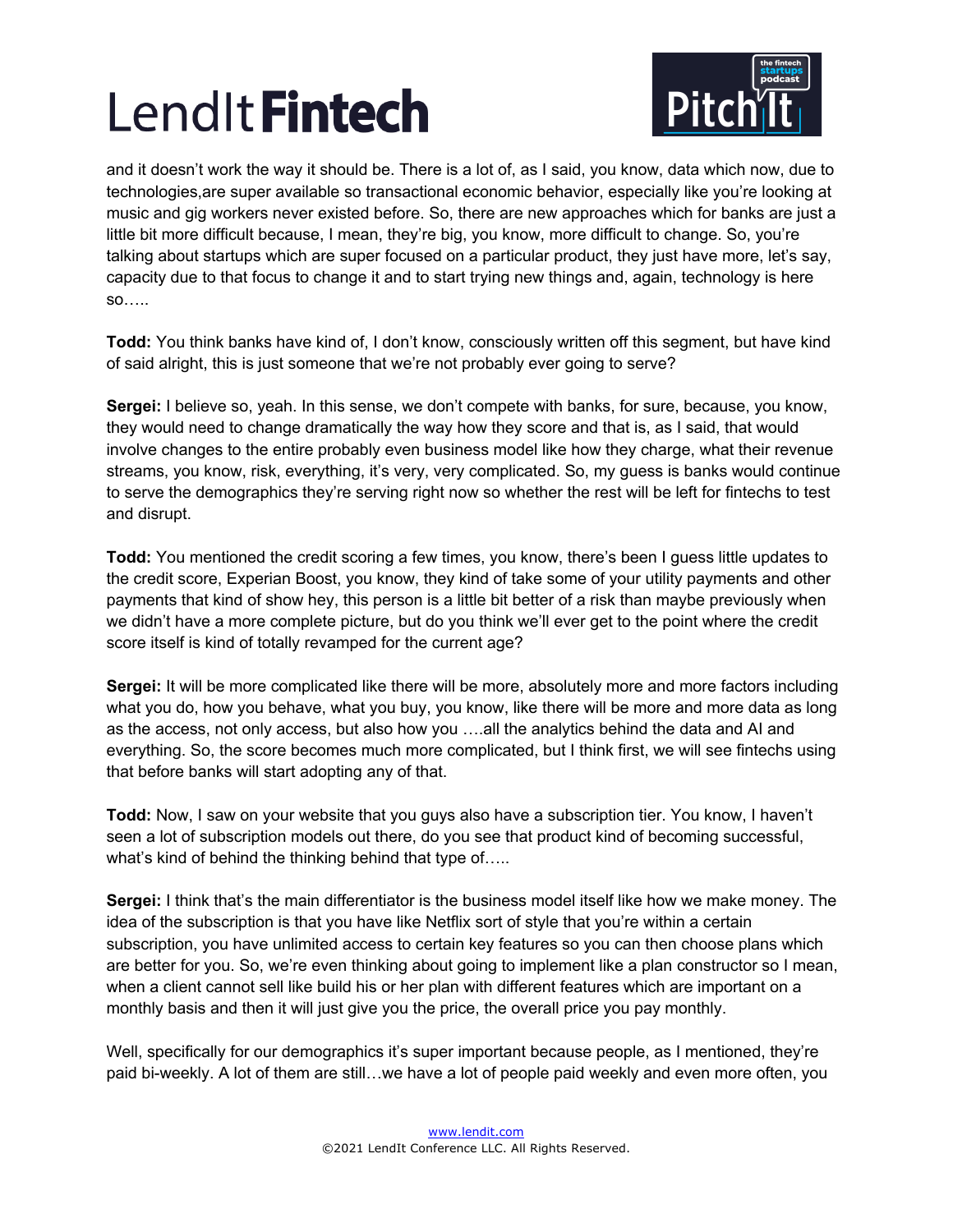

know, during the month so they may have issues where they need to access their next paycheck, you know, much more earlier. Some of them even would prefer to be paid before they start doing work and that's also important, there are a lot of people like that so we're talking like millions of Americans.

If we charge for transactions like some other companies are doing so that may become a little bit more expensive, you know, if you need like to draw three or four times a month, you know, \$100, \$300 or whatever amount you need against your next paycheck so that becomes a little bit more expensive so we would prefer to build our relationship with these customers when we …..you pay once per month, that's flat fee within that so you have unlimited access. That's our philosophy and the customers like it based on our survey so they really adore that.

**Todd:** You mentioned Netflix, I mean, how big of an impact have you seen the experience on the Netflix, the Amazon-type company side seep into financial services? You mentioned that your subscription model and kind of building the one that fits my life, your life whatever, it seems as if that type of experience in our other daily life, so to speak, has kind of began to take over our financial life as well.

**Sergei:** Again, you know, talking about things like in particular in banking, we believe that subscription in this SaaS would be ideal so that would be across any other things you're doing.

**Todd:** How much healthier do you think people are today in terms of financially because of fintech and firms like you? You know, prior to kind of fintech taking off, there was very much a have/have not, those that are banked an have access to good rates and everything in the banking system and then you move to, you know, probably more payday lender, check cashing-type area, but now you have this other area which is fintech which has kind of burst on to the scene, do you think as someone that serves the segment that lives closer to paycheck-to-paycheck, do you think we're on the path to being healthier today or do you think there's still a long way to go?

**Sergei:** You will see things changing pretty fast just because the technology allows me to understand how you make money and how you spend money and you can get access to like your next paycheck for free. You know, that couldn't exist if you're looking at a few years behind us and see that there are a lot of, as you mentioned, payday lenders or predatory lending around and that exists purely because of first, banks do not want to work with this segment and secondly, technology wasn't there allowing companies like us or, you know, as well the competition also to do the same.

I think that would evolve very fast, it's already here so we have currently 100,000 customers already and we just started and then you see other companies, I wouldn't mention the names, but I mean, we're talking to like millions of customers in the same space. The market is the people living from paycheck-to-paycheck is absolutely pretty big, you know, we're talking about different estimations so we estimate it as \$00 Million at least.

**Todd:** There is this group, you mentioned 100 million people that are living, if not paycheck-topaycheck, pretty close to it. Besides making more money, is there enough tools available for them to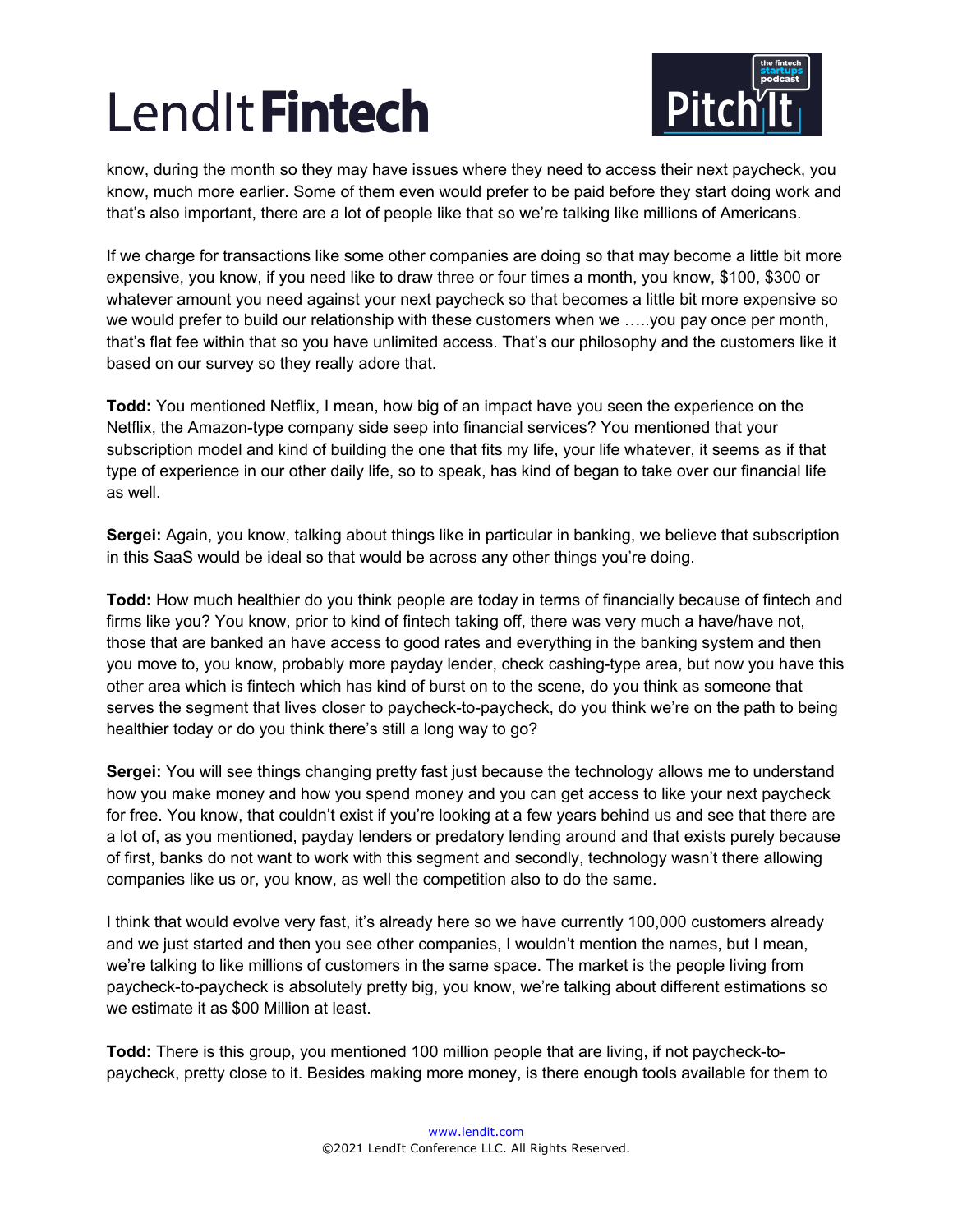

really become that much healthier than where they are today without like saying alright, I got a job that pays me \$20,000, \$30,000, \$40,000, \$50,000 more, is there enough available for people to become "financially healthy" without that boost?

**Sergei:** Well, honestly, I think the main problem with these people also not being able to access a bank-grade product is that many of them getting into the debt cycle and that's unfortunate, you know, for them even more complicated just to get out of it. A lot of the problems in that particular segment, this is caused by…….that they go, find, you know, some expensive way of living, get this money that…it's difficult every time to pay again and again so with solutions like B9, they definitely wouldn't get into that.

I mean, the only thing is that they've continued working, yes, I mean, the majority of our customers are between 18 to 35 years so with their kick earnings ahead of them which is inspiring, savings tools, financial education is definitely what they are provided which is what we offer and other companies offer as well. You know, some different ways of how you can understand your score so B9, in this sense, building your internal score so you can see how you can not only have access to more of your next paycheck, but also how you can get access to other financial products like unsecured credit cards based on your daily economic behavior within B9 and we're planning to offer such products to our customers as well in the future.

**Todd:** Before we shift a little bit in the conversation, I want to ask, what's the best piece of advice that you've received, so far, building B9?

**Sergei:** You just need to be and that's the philosophy within the team. We are super focused, you know, you have a lot of things you want to do, you have a lot of products you want to launch so you need to be very patient and also data-driven, exactly what you're doing when you're doing…..so we are trying to be extremely focused on our, you know, features of our app which is early access to your next paycheck. That's the best thing I can also give as an advice to anyone as well so when you do something, try to be really focused on what you're doing. Don't try to do like everything.

**Todd:** Today, how big is the overall team at B9?

**Sergei:** With engineers and customer support, we're 30 people. In August, there was just seven of us so we grew quite fast, you know, continue to improve and grow in our engineering capabilities.

**Todd:** Yeah. Are you a distributed team, working from home, is there a home-based office?

**Sergei:** We're sort of everywhere so we never had an office. We started here in the pandemic and I'm not sure we're going to have any physical office soon. Yeah, we have operations, compliance, legal, front end, you know, that's all in California so we have customer support and some engineering capacity in Mexico as well as in Eastern Europe. Some of our analytics are even stuck in Asia like in Singapore, but we're going to move together at a certain point, So, yeah, we're super distributed in this sense.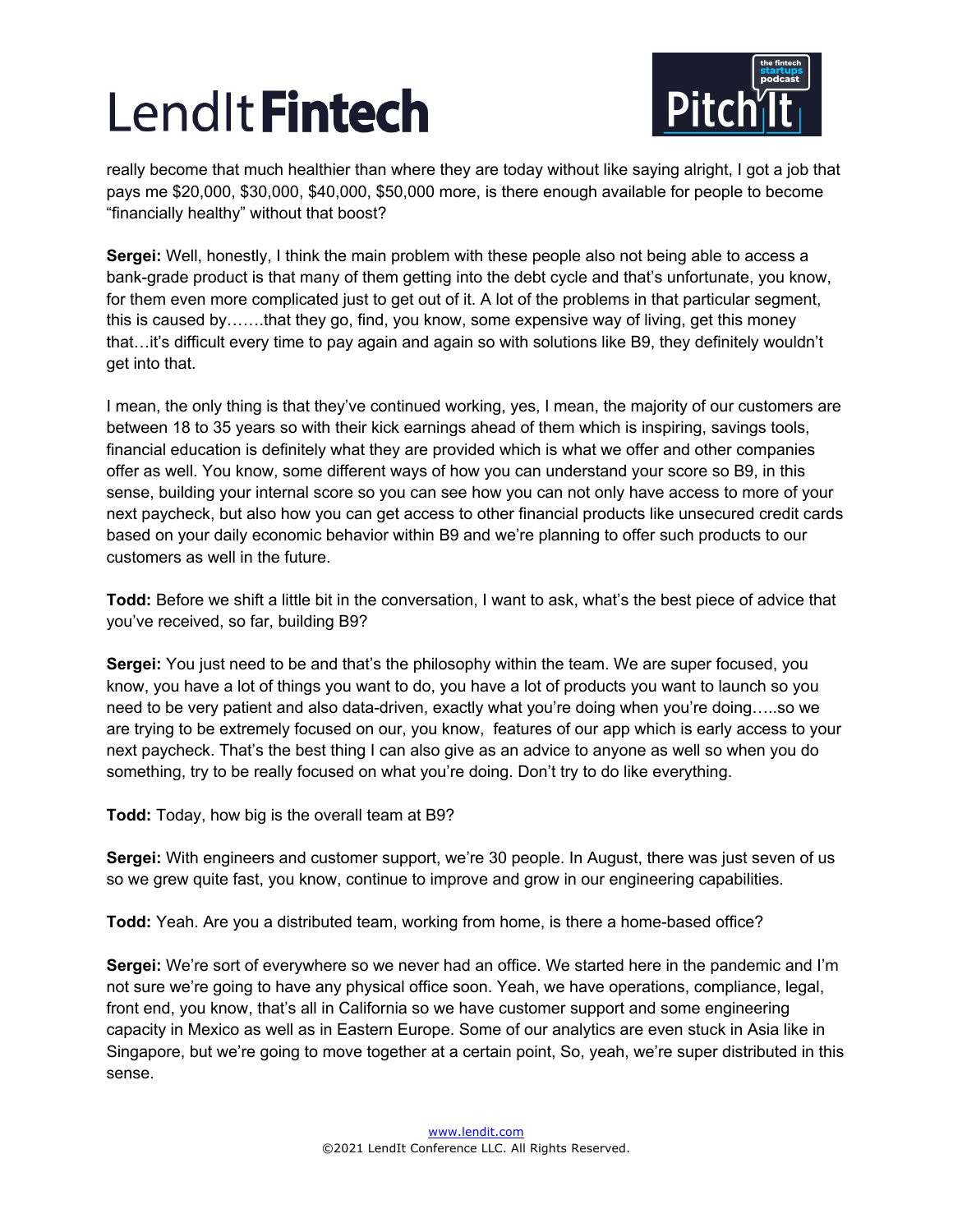

**Todd:** You think it's easier to build a company when you are distributed like that because you can essentially hire talent wherever, whenever, you don't have to worry about alright, we're in New York or home base is in New York, we want to try to find the right person in New York, New Jersey, Connecticut area, does it make it a little bit simpler that we're distributed ourselves so we can just hey, Tim in Seattle is a great engineer, we're going to hire Tim, we don't have to worry about where he is.

**Sergei:** We hire everywhere, it's just how it is right now so we're hiring very actively at present. I think the distributed team, I'm a big fan of it, at the same time, you know, definitely, we have retreats and we have like all the teams getting together. We're planning to do this in... we're getting everyone from around the world, we have like in Mexico as of 15<sup>th</sup> of January so we will have like a 3-month marathon for just doing and completing certain things, but.....

**Todd:** Everyone's going to be there for three months?

**Sergei:** Yeah.

**Todd:** Wow!

**Sergei:** Just basically living in the same building and working for the next three months before Round A. You know, my personal experience running other companies globally, in my experience from working in Malaysia so that helps a lot. Sometimes, at least, not all the year round, but I mean sometimes, people get under the same roof. I like distributed teams, I still believe that, you know, inperson interaction, people working together, that also helps to do things faster definitely and it's final so….

**Todd:** You know, we have just a few minutes left here before I get to my final few questions, I did want to ask, you know, you mentioned the banking infrastructure, you give your customers the chance to deposit, to save, do you eventually ever see yourselves acquiring a charter to become a "new age bank" yourselves or do you think that working with, I think I saw on your website, Evolve Bank and Trust, for example, is kind of the way that you'll continue?

**Sergei:** We love our partnership, you know, we don't know yet, honestly. We're thinking, you know, like in different directions, but that will be driven by legal and costs and everything, but we're super happy with what we get right now from our partners, from our license (garbled) as well so, I mean, I don't think that's something we would really look closer within the next couple of three years, for sure.

**Todd:** So, we have just a couple of minutes here, I'd like to end with a little bit lighter question so do you have a favorite book and the last book that you read.

**Sergei:** So many books, hard to tell because, I mean, they're also in different genres. I'm reading a lot of technical, you know, things like payments systems in the US, something like that so, I mean, I wouldn't consider that as fiction or something (Todd laughs), but I was reading like it's "Business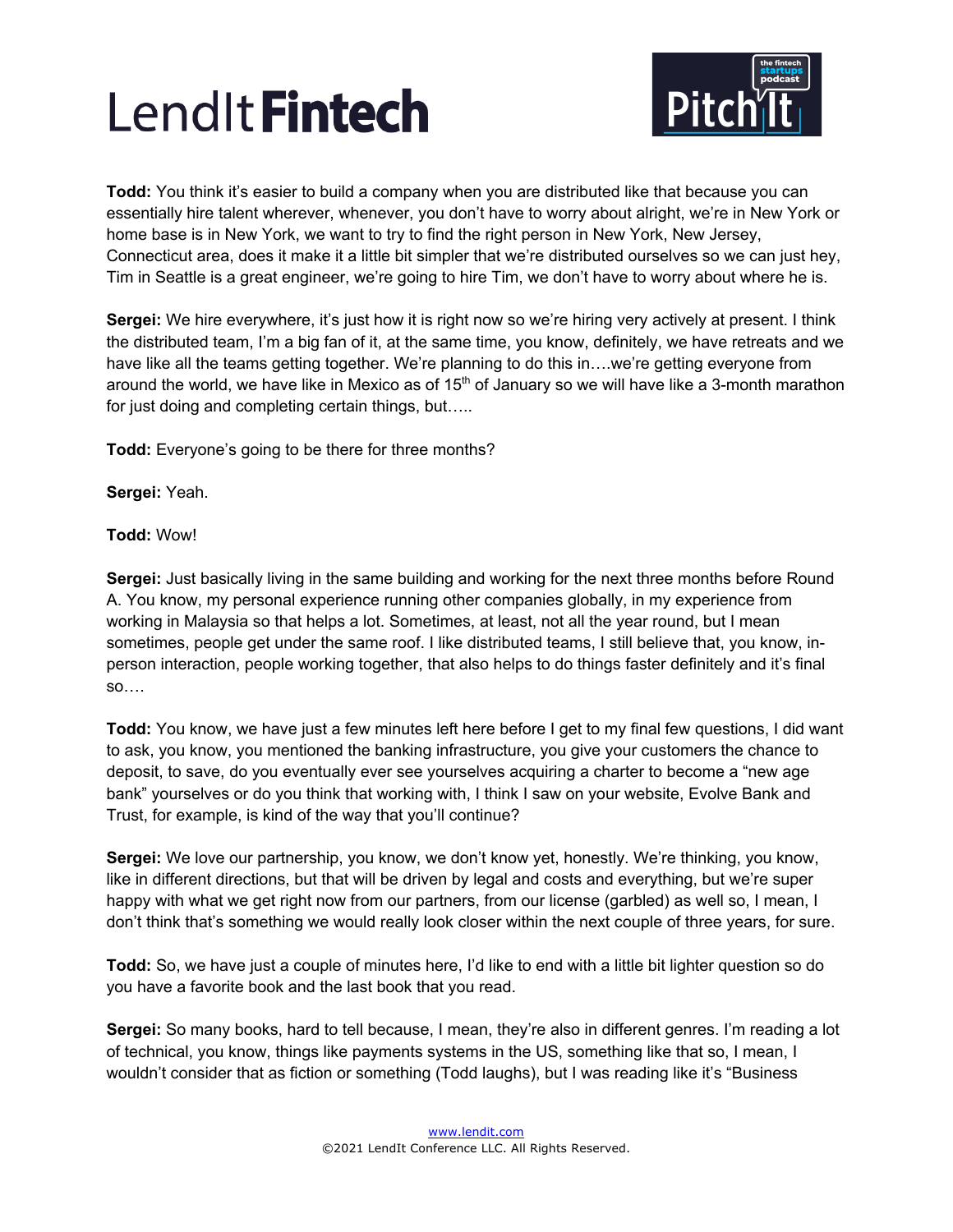

Adventures," it's an old book. I was reading that specifically to understand cases like Xerox and other companies who used to be super technologically advanced at a certain point and then somehow they didn't figure out so I was always curious how that could happen, why a company from a super efficient, super technological that converged into a different one so I like that. It was "Business Adventures," the most recent business book I've read, you know, that was very interesting.

**Todd:** Do you have a favorite sport or sports teams?

**Sergei:** Originally from Europe so I do a lot of soccer so European football, that's my favorite. Also, I was living a lot of time in Brazil so soccer is something I really admire.

**Todd:** And final question, biggest inspiration in life?

**Sergei:** Honestly, see what Elon Musk is doing, I don't know, I mean, I just really like the guy's attitude to business, like his vision, you know, what he's really dreaming of, you know, that entire Mars thing and space is super inspiring. I mean, it's great to have those sort of entrepreneurs and being able to see what they're doing.

**Todd:** Well, Sergei, I really appreciate your coming on the show. How can listeners find B9, website, social?

**Sergei:** It's very easy, it's www.bnine.com so we are B and number 9. You can find us in Appstore or Google Play, welcome to test, see how it works, we hope you will enjoy it.

**Todd:** Alright. Well, Sergei, thank you very much for coming on the show, really appreciate your time. I wish you and the team continued success and hopefully, we'll get you back sometime in the future.

**Sergei**: Great, okay, have a good one.

**Todd:** Yeah, thank you.

(music)

Thank you for listening to the latest episode of PitchIt, the fintech startups podcast. I encourage you to take a few minutes to write a review or rate the episode. Ratings and reviews both help us to improve the show for future episodes. If you're interested in learning more or would like to be considered for a future episode, please reach out anytime to Todd, T O D D, at lendit.com and until next time.

(music)